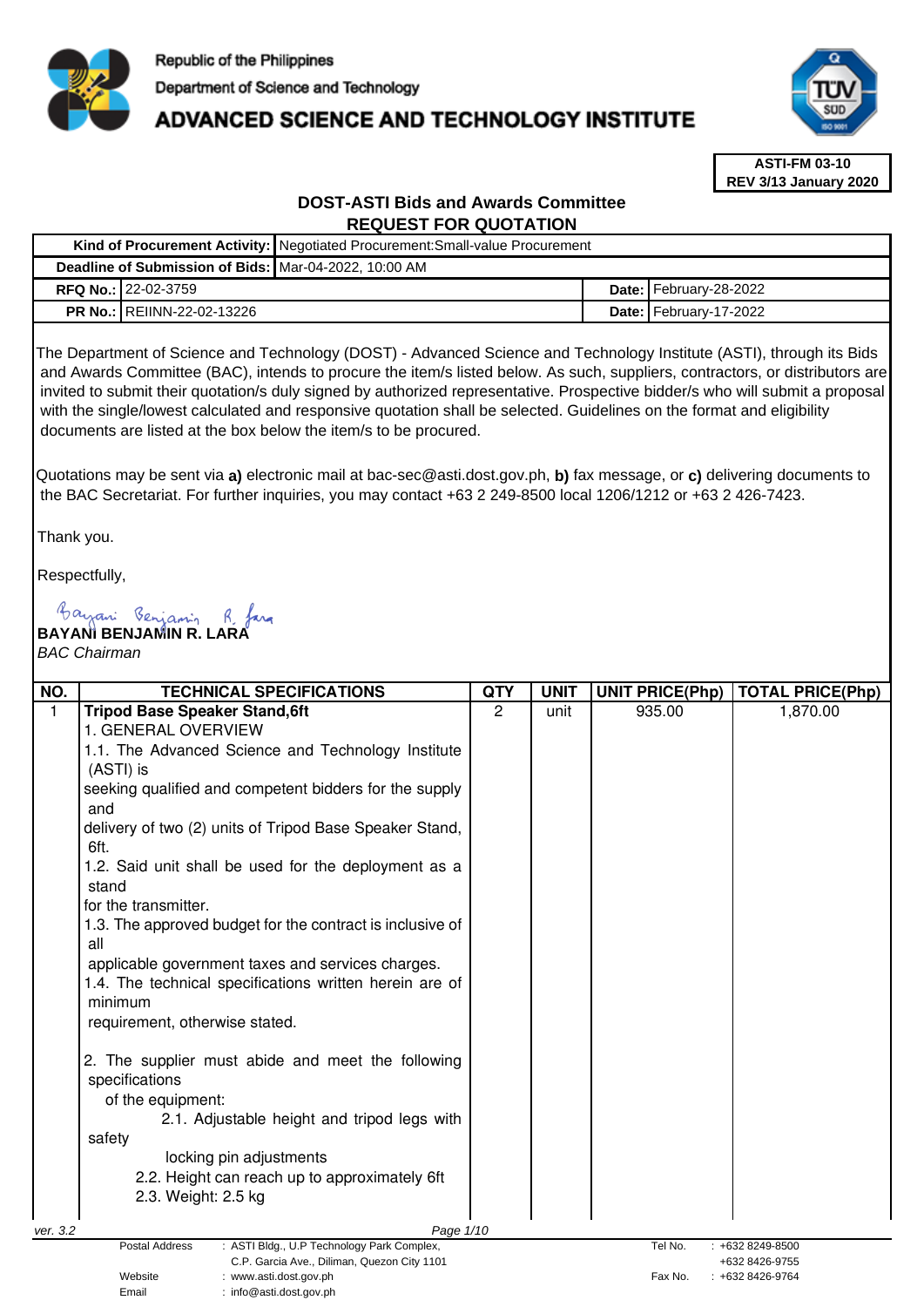|              | 2.4. Size: 10 x 10 x 98 cm<br>2.5. Sturdy and durable speaker stand with non<br>slip<br>rubber tripod base<br>3. WARRANTY<br>3.1. All units must carry one (1) year warranty for other<br>parts and<br>services that covered defects in materials and<br>workmanship.<br>3.2. Replacement units should be provided for<br>defective units,<br>fifteen (15) calendar days upon receipt of notice from<br>End-users/DOST-ASTI Property and Supply Section.<br>3.2.1. Defective units may be defined as units not<br>working upon<br>testing or units that have failed to work after testing<br>within seven<br>(7) calendar days from purchase.<br>4. PAYMENT AND DELIVERY TERMS<br>4.1. Delivery of Goods and/or performance of services<br>shall be<br>made by the supplier within thirty (30) calendar days<br>upon<br>issuance of Notice to Proceed.<br>4.2. The Tripod Base Speaker Stand, 6ft unit must be<br>brand new<br>and unused.<br>4.3.<br>Payment<br>shall<br>be<br>made<br>only<br>upon<br>certification/acceptance<br>by End User to the effect that the Goods have been<br>rendered or<br>delivered in accordance with the terms of this Contract<br>and have<br>been duly inspected and accepted. No payment shall<br>be made<br>for services not yet rendered of for the supplies and<br>material not<br>yet delivered under this Contract.<br>4.4. The price of the bid must be inclusive of<br>government tax and |    |    |          |           |
|--------------|--------------------------------------------------------------------------------------------------------------------------------------------------------------------------------------------------------------------------------------------------------------------------------------------------------------------------------------------------------------------------------------------------------------------------------------------------------------------------------------------------------------------------------------------------------------------------------------------------------------------------------------------------------------------------------------------------------------------------------------------------------------------------------------------------------------------------------------------------------------------------------------------------------------------------------------------------------------------------------------------------------------------------------------------------------------------------------------------------------------------------------------------------------------------------------------------------------------------------------------------------------------------------------------------------------------------------------------------------------------------------------------------------------------------------------------|----|----|----------|-----------|
|              | fees.                                                                                                                                                                                                                                                                                                                                                                                                                                                                                                                                                                                                                                                                                                                                                                                                                                                                                                                                                                                                                                                                                                                                                                                                                                                                                                                                                                                                                                |    |    |          |           |
| $\mathbf{2}$ | RAK2247 LoRa Gateway - Concentrator Module<br>1. GENERAL OVERVIEW<br>1.1. The Advanced Science and Technology Institute<br>(ASTI) is<br>seeking qualified and competent bidders for the supply<br>and<br>delivery of one (1) LoRa Gateway - Concentrator<br>Module unit.<br>1.2. Said unit shall be used for the development and<br>comparison of return channel module.<br>1.3. The approved budget for the contract is inclusive of<br>all<br>applicable government taxes and services charges.<br>1.4. The technical specifications written herein are of<br>minimum<br>requirement, otherwise stated.                                                                                                                                                                                                                                                                                                                                                                                                                                                                                                                                                                                                                                                                                                                                                                                                                            | 1. | pc | 12000.00 | 12,000.00 |
| ver. 3.2     | Page 2/10                                                                                                                                                                                                                                                                                                                                                                                                                                                                                                                                                                                                                                                                                                                                                                                                                                                                                                                                                                                                                                                                                                                                                                                                                                                                                                                                                                                                                            |    |    |          |           |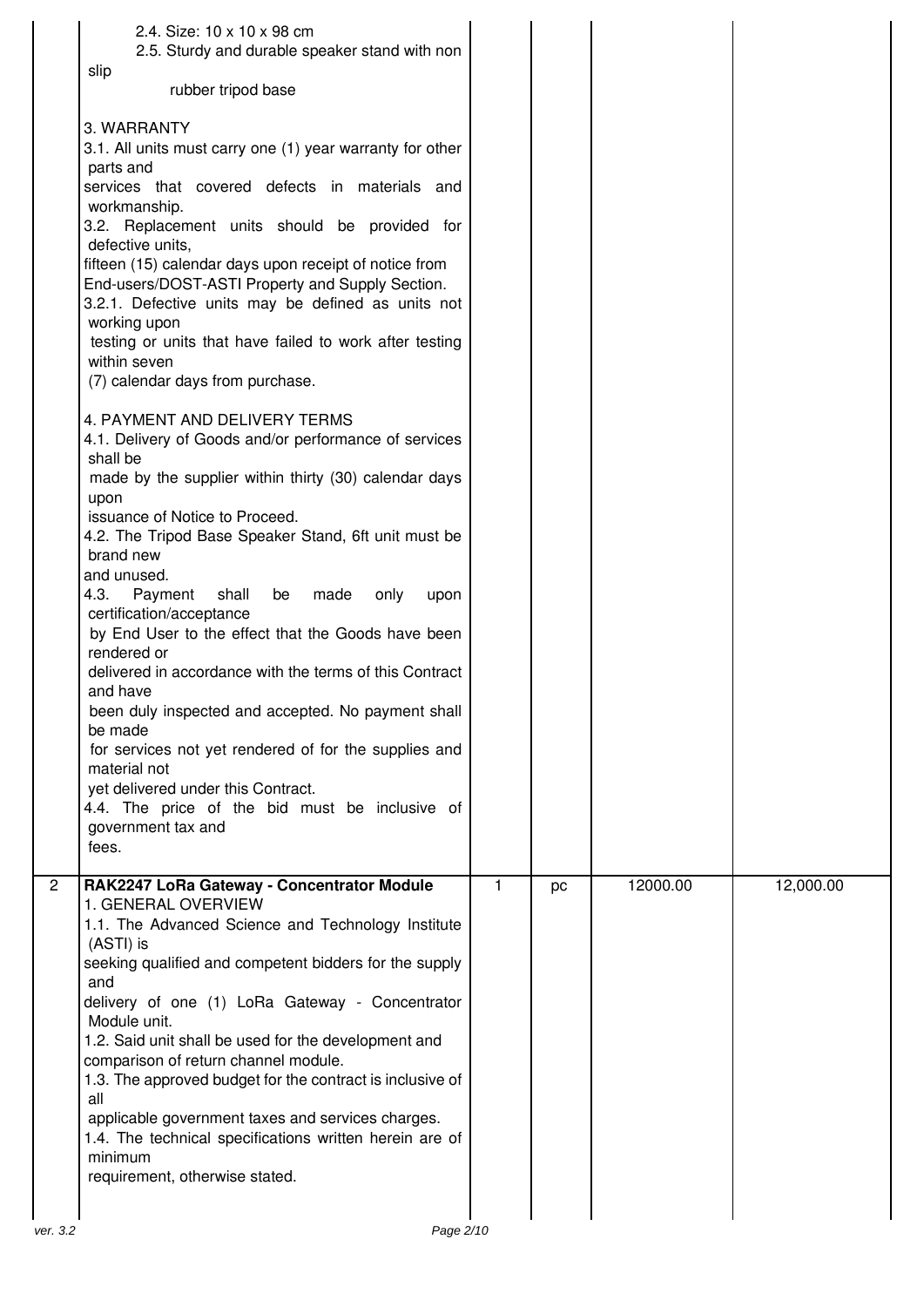| 2. The supplier must abide and meet the following<br>specifications                                                           |  |
|-------------------------------------------------------------------------------------------------------------------------------|--|
| of the equipment:                                                                                                             |  |
| 2.1. LoRaWAN multichannel concentrator<br>module                                                                              |  |
| with mPCIe to USB Board<br>2.2. Tx Power up to 25dBm, RX sensitivity                                                          |  |
| down<br>to $-139$ d $Bm$                                                                                                      |  |
| 2.3. Compatible w/ RAK IOT components<br>2.4. Compatible with 3.3V mPCle type slots                                           |  |
| 3. WARRANTY AND AFTER SALES SUPPORT<br>3.1. All units must carry one (1) year warranty for other<br>parts and                 |  |
| services that covered defects in materials<br>and<br>workmanship.                                                             |  |
| 3.2. Replacement units should be provided for<br>defective units,                                                             |  |
| fifteen (15) calendar days upon receipt of notice from<br>End-users/DOST-ASTI Property and Supply Section.                    |  |
| 3.2.1. Defective units may be defined as units not<br>working upon<br>testing or units that have failed to work after testing |  |
| within seven<br>(7) calendar days from purchase.                                                                              |  |
| 3.3. End- users must be able to request technical<br>support by                                                               |  |
| phone or email. Moreover, technical support service<br>should be                                                              |  |
| available and can reached from Mondays to Fridays at<br>8am-5pm                                                               |  |
| subject upon the availability of the aforementioned.<br>3.3.1. The end-user should receive feedbacks and<br>responses         |  |
| from the third party twenty-four (24) hours after the<br>inquiry or                                                           |  |
| concern was made.                                                                                                             |  |
| 4. PAYMENT AND DELIVERY TERMS<br>4.1. Delivery of Goods and/or performance of services                                        |  |
| shall be<br>made by the supplier within thirty (30) calendar days                                                             |  |
| upon<br>issuance of Notice to Proceed.                                                                                        |  |
| 4.2. The LoRa Gateway - Concentrator Module unit<br>must be                                                                   |  |
| brand new and unused.<br>4.3.<br>Payment<br>shall be<br>made<br>only<br>upon                                                  |  |
| certification/acceptance<br>by End User to the effect that the Goods have been                                                |  |
| rendered or<br>delivered in accordance with the terms of this Contract<br>and have                                            |  |
| been duly inspected and accepted. No payment shall<br>be made                                                                 |  |
| for services not yet rendered of for the supplies and<br>material not                                                         |  |
| yet delivered under this Contract.<br>4.4. The price of the bid must be inclusive of                                          |  |
| government tax and                                                                                                            |  |
| Page 3/10<br>ver. 3.2                                                                                                         |  |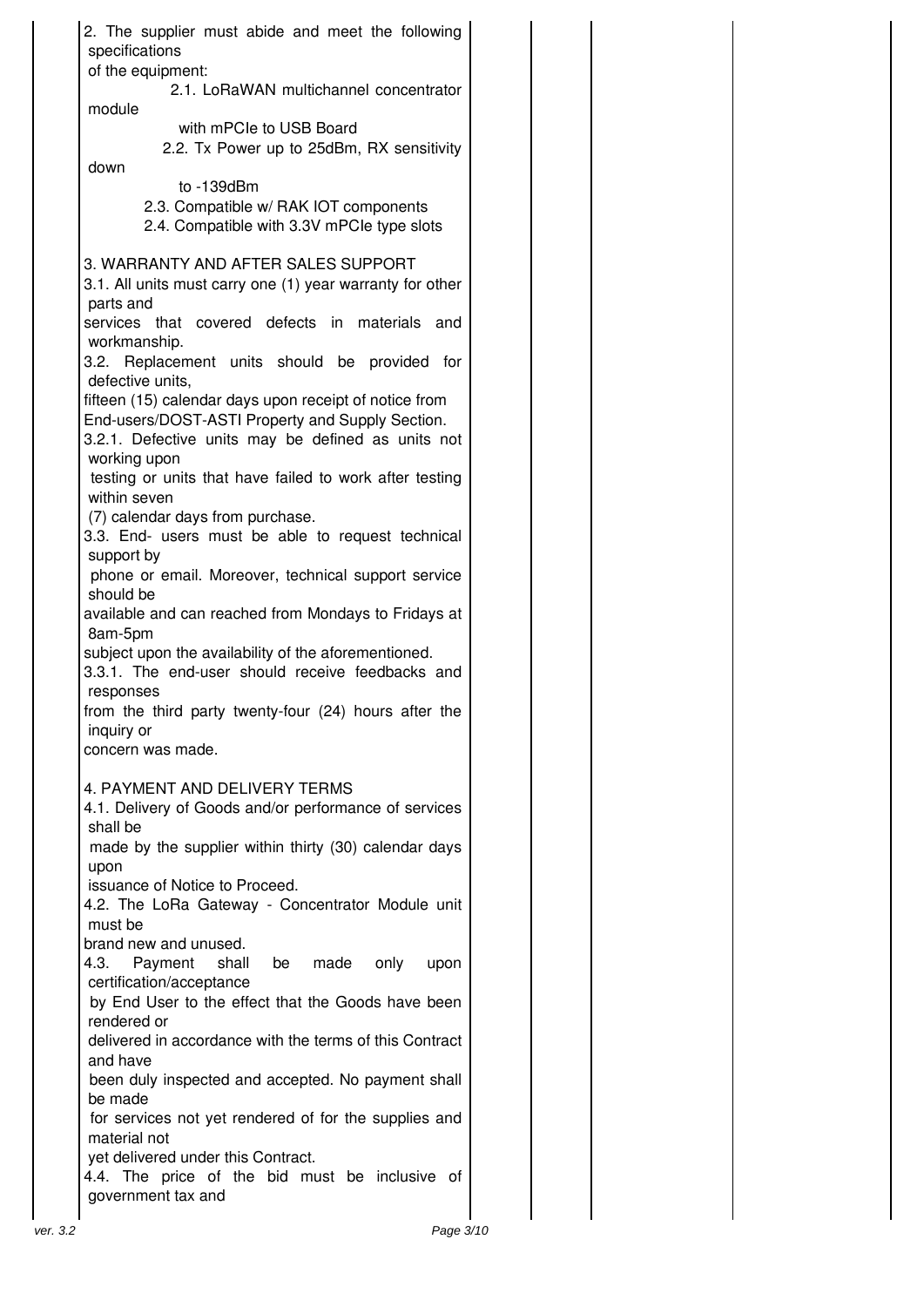|          | fees.                                                                                                      |   |      |           |            |
|----------|------------------------------------------------------------------------------------------------------------|---|------|-----------|------------|
| 3        | 634.5 MHZ CAVITY BAND PASS FILTER (1dB)                                                                    | 3 | unit | 173000.00 | 519,000.00 |
|          | 1. GENERAL OVERVIEW                                                                                        |   |      |           |            |
|          | 1.1. The Advanced Science and Technology Institute                                                         |   |      |           |            |
|          | (ASTI) is                                                                                                  |   |      |           |            |
|          | seeking qualified and competent bidders for the supply                                                     |   |      |           |            |
|          | and                                                                                                        |   |      |           |            |
|          | delivery of two (3) 634.5 MHZ CAVITY BAND PASS                                                             |   |      |           |            |
|          | FILTER (1dB).<br>1.2. Said unit shall be used for LTE base station                                         |   |      |           |            |
|          | prototype.                                                                                                 |   |      |           |            |
|          | 1.3. The approved budget for the contract is inclusive of                                                  |   |      |           |            |
|          | all                                                                                                        |   |      |           |            |
|          | applicable government taxes and services charges.                                                          |   |      |           |            |
|          | 1.4. The technical specifications written herein are of                                                    |   |      |           |            |
|          | minimum<br>requirement, otherwise stated.                                                                  |   |      |           |            |
|          |                                                                                                            |   |      |           |            |
|          | 2. SPECIFICATIONS                                                                                          |   |      |           |            |
|          | 2.1. The supplier must abide and meet the following                                                        |   |      |           |            |
|          | specifications                                                                                             |   |      |           |            |
|          | of the equipment/components:                                                                               |   |      |           |            |
|          | 2.1.1. Center Frequency: 634.5 MHz<br>2.1.2. BW: 35MHz                                                     |   |      |           |            |
|          | 2.1.3. Passband: 617-652 MHz                                                                               |   |      |           |            |
|          | 2.1.4. IL in BW: 1dB max                                                                                   |   |      |           |            |
|          | 2.1.5. Return Loss in BW: 17dB min                                                                         |   |      |           |            |
|          | 2.1.6. Attenuation: 20dB min @ 600MHz                                                                      |   |      |           |            |
|          | 2.1.7. Attenuation: 60dB min @ 663MHz                                                                      |   |      |           |            |
|          | 2.1.8. Input Power: 100W CW<br>2.1.9. Impedance: 50 Ohms                                                   |   |      |           |            |
|          | 2.1.10. Operating Temp: -20 to +60 deg C                                                                   |   |      |           |            |
|          | 2.1.11. Connector: N-Type (F)                                                                              |   |      |           |            |
|          |                                                                                                            |   |      |           |            |
|          | 3. WARRANTY AND AFTER SALES SUPPORT<br>3.1. All units must carry one (1) year warranty for other           |   |      |           |            |
|          | parts and                                                                                                  |   |      |           |            |
|          | services that covered defects in materials and                                                             |   |      |           |            |
|          | workmanship.                                                                                               |   |      |           |            |
|          | 3.2. Replacement units should be provided for                                                              |   |      |           |            |
|          | defective units,                                                                                           |   |      |           |            |
|          | fifteen (15) calendar days upon receipt of notice from<br>End-users/DOST-ASTI Property and Supply Section. |   |      |           |            |
|          | 3.2.1. Defective units may be defined as units not                                                         |   |      |           |            |
|          | working upon                                                                                               |   |      |           |            |
|          | testing or units that have failed to work after testing                                                    |   |      |           |            |
|          | within seven                                                                                               |   |      |           |            |
|          | (7) calendar days from purchase.<br>3.3. End- users must be able to request technical                      |   |      |           |            |
|          | support by                                                                                                 |   |      |           |            |
|          | phone or email. Moreover, technical support service                                                        |   |      |           |            |
|          | should be                                                                                                  |   |      |           |            |
|          | available and can reached from Mondays to Fridays at                                                       |   |      |           |            |
|          | 8am-5pm<br>subject upon the availability of the aforementioned.                                            |   |      |           |            |
|          | 3.3.1. The end-user should receive feedbacks and                                                           |   |      |           |            |
|          | responses                                                                                                  |   |      |           |            |
|          | from the third party twenty-four (24) hours after the                                                      |   |      |           |            |
|          | inquiry or                                                                                                 |   |      |           |            |
|          | concern was made.                                                                                          |   |      |           |            |
| ver. 3.2 | Page 4/10                                                                                                  |   |      |           |            |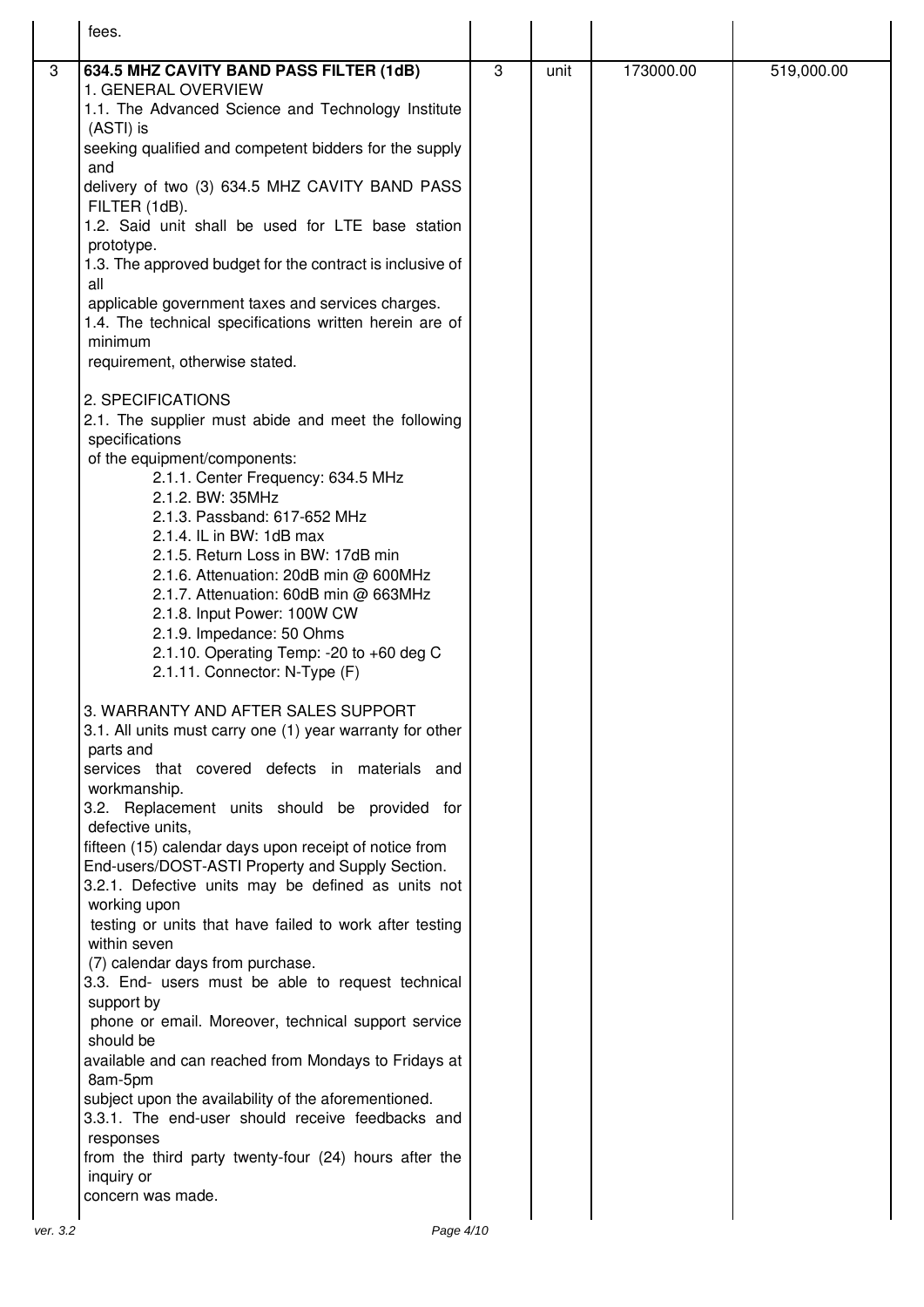|          | 4. PAYMENT AND DELIVERY TERMS<br>4.1. Delivery of Goods and/or performance of services<br>shall be<br>made by the supplier within thirty (30) calendar days<br>upon<br>issuance of Notice to Proceed.<br>4.2. The 634.5 MHZ CAVITY BAND PASS FILTER<br>(1dB) unit<br>must be brand new and unused.<br>4.3.<br>Payment<br>shall<br>be made only<br>upon<br>certification/acceptance<br>by End User to the effect that the Goods have been<br>rendered or<br>delivered in accordance with the terms of this Contract<br>and have<br>been duly inspected and accepted. No payment shall<br>be made<br>for services not yet rendered of for the supplies and<br>material not<br>yet delivered under this Contract.<br>4.4. The price of the bid must be inclusive of<br>government tax and<br>fees.                                                                                                                                                                                                                                                                                                                                                                                                          |                |      |           |            |
|----------|----------------------------------------------------------------------------------------------------------------------------------------------------------------------------------------------------------------------------------------------------------------------------------------------------------------------------------------------------------------------------------------------------------------------------------------------------------------------------------------------------------------------------------------------------------------------------------------------------------------------------------------------------------------------------------------------------------------------------------------------------------------------------------------------------------------------------------------------------------------------------------------------------------------------------------------------------------------------------------------------------------------------------------------------------------------------------------------------------------------------------------------------------------------------------------------------------------|----------------|------|-----------|------------|
| 4        | <b>680.5 MHZ CAVITY BAND PASS FILTER</b><br>1. GENERAL OVERVIEW<br>1.1. The Advanced Science and Technology Institute<br>(ASTI) is<br>seeking qualified and competent bidders for the supply<br>and<br>delivery of two (2) 680.5 MHZ CAVITY BAND PASS<br>FILTER unit.<br>1.2. Said unit shall be used for LTE base station<br>prototype.<br>1.3. The approved budget for the contract is inclusive of<br>all<br>applicable government taxes and services charges.<br>1.4. The technical specifications written herein are of<br>minimum<br>requirement, otherwise stated.<br>2. SPECIFICATIONS<br>2.1. The supplier must abide and meet the following<br>specifications<br>of the equipment/components:<br>2.1.1. Center Frequency: 680.5 MHz<br>2.1.2. BW: Fc +-17.5MHz (663-698 MHz)<br>2.1.3. IL in BW: 2dB max<br>2.1.4. Return Loss in BW: 20dB min<br>2.1.5. Attenuation: 65dB min @ DC-652MHz<br>2.1.6. Attenuation: 65dB min @<br>713-3000MHz<br>2.1.7. Attenuation: 45dB min @<br>3000-12750MHz<br>2.1.8. Input Power: 5W CW max<br>2.1.9. Impedance: 50 Ohms<br>2.1.10. Operating Temp: -20 to +70 deg C<br>2.1.11. Connector: SMA (female) - All ports<br>3. WARRANTY AND AFTER SALES SUPPORT | $\overline{2}$ | unit | 120000.00 | 240,000.00 |
| ver. 3.2 | Page 5/10                                                                                                                                                                                                                                                                                                                                                                                                                                                                                                                                                                                                                                                                                                                                                                                                                                                                                                                                                                                                                                                                                                                                                                                                |                |      |           |            |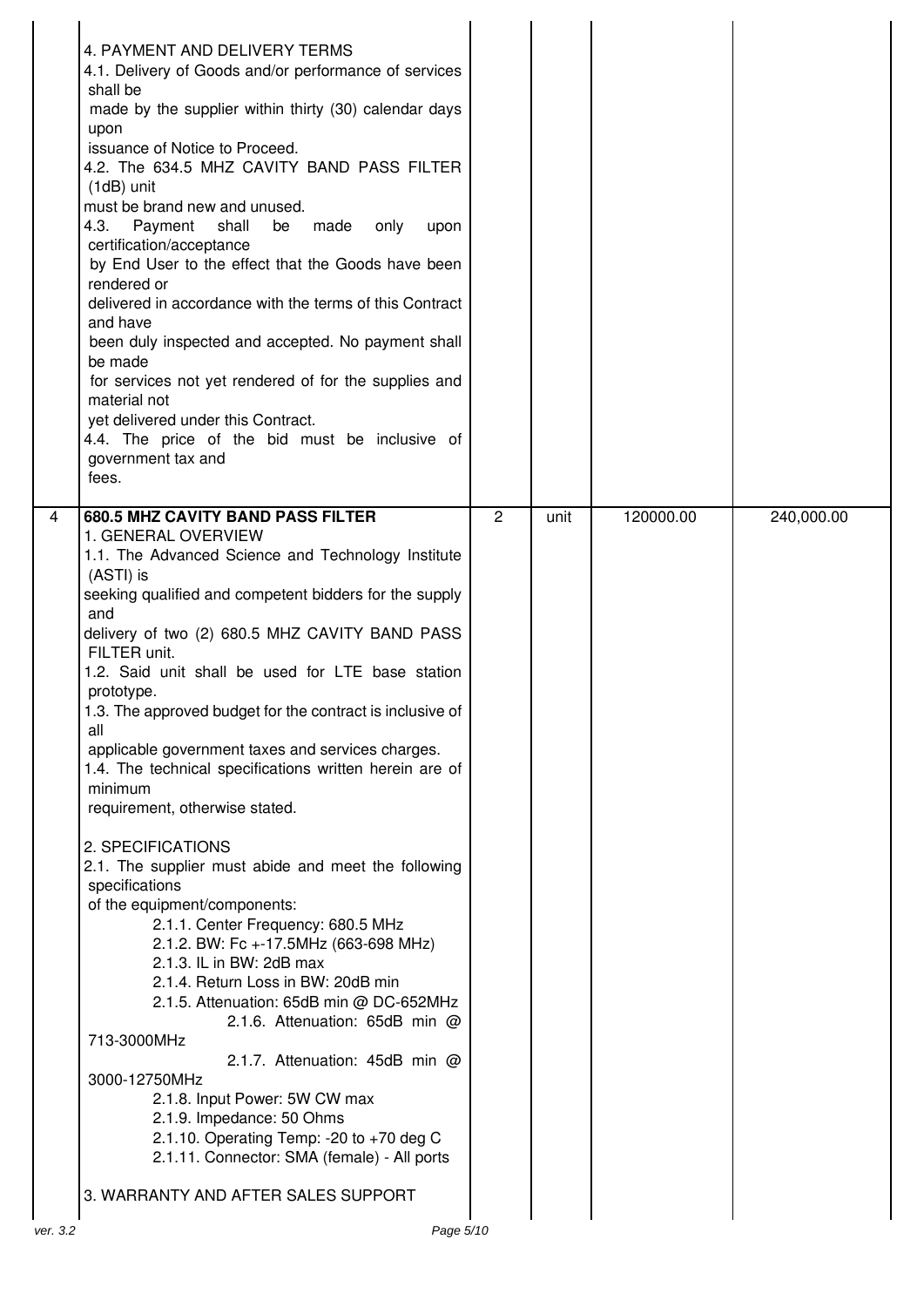|               | 3.1. All units must carry one (1) year warranty for other<br>parts and<br>services that covered defects in materials and<br>workmanship.<br>3.2. Replacement units should be provided for<br>defective units,<br>fifteen (15) calendar days upon receipt of notice from<br>End-users/DOST-ASTI Property and Supply Section.<br>3.2.1. Defective units may be defined as units not<br>working upon<br>testing or units that have failed to work after testing<br>within seven<br>(7) calendar days from purchase.<br>3.3. End- users must be able to request technical<br>support by<br>phone or email. Moreover, technical support service<br>should be<br>available and can reached from Mondays to Fridays at<br>8am-5pm<br>subject upon the availability of the aforementioned.<br>3.3.1. The end-user should receive feedbacks and<br>responses<br>from the third party twenty-four (24) hours after the<br>inquiry or<br>concern was made.<br>4. PAYMENT AND DELIVERY TERMS<br>4.1. Delivery of Goods and/or performance of services<br>shall be<br>made by the supplier within thirty (30) calendar days<br>upon<br>issuance of Notice to Proceed.<br>4.2. The 680.5 MHZ CAVITY BAND PASS FILTER unit<br>must be brand new and unused.<br>4.3.<br>Payment<br>shall<br>be<br>made<br>only<br>upon<br>certification/acceptance<br>by End User to the effect that the Goods have been<br>rendered or<br>delivered in accordance with the terms of this Contract<br>and have<br>been duly inspected and accepted. No payment shall<br>be made<br>for services not yet rendered of for the supplies and<br>material not<br>yet delivered under this Contract.<br>4.4. The price of the bid must be inclusive of<br>government tax and<br>fees. |                |      |          |           |
|---------------|-------------------------------------------------------------------------------------------------------------------------------------------------------------------------------------------------------------------------------------------------------------------------------------------------------------------------------------------------------------------------------------------------------------------------------------------------------------------------------------------------------------------------------------------------------------------------------------------------------------------------------------------------------------------------------------------------------------------------------------------------------------------------------------------------------------------------------------------------------------------------------------------------------------------------------------------------------------------------------------------------------------------------------------------------------------------------------------------------------------------------------------------------------------------------------------------------------------------------------------------------------------------------------------------------------------------------------------------------------------------------------------------------------------------------------------------------------------------------------------------------------------------------------------------------------------------------------------------------------------------------------------------------------------------------------------------------------------------------------------------------|----------------|------|----------|-----------|
| 5<br>ver. 3.2 | 680.5 MHz Low Power Cavity BAND PASS FILTER<br>1. GENERAL OVERVIEW<br>1.1. The Advanced Science and Technology Institute<br>(ASTI) is<br>seeking qualified and competent bidders for the supply<br>and<br>delivery of two (2) 680.5 MHz Low Power Cavity BAND<br><b>PASS</b><br>FILTER unit.<br>1.2. Said unit shall be used for LTE base station<br>prototype and<br>filtering of LTE Signals.<br>Page 6/10                                                                                                                                                                                                                                                                                                                                                                                                                                                                                                                                                                                                                                                                                                                                                                                                                                                                                                                                                                                                                                                                                                                                                                                                                                                                                                                                    | $\overline{2}$ | unit | 43500.00 | 87,000.00 |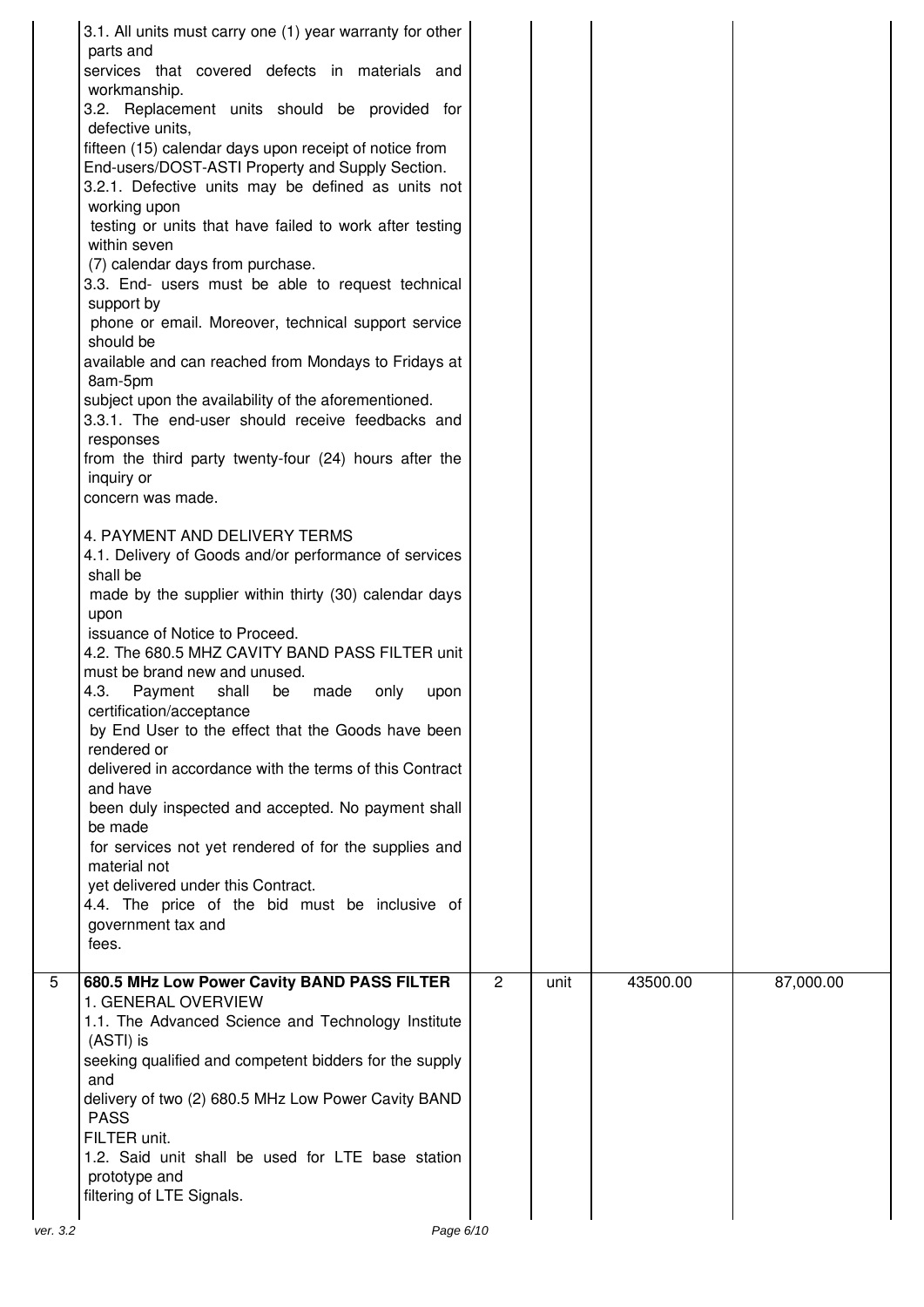| 1.3. The approved budget for the contract is inclusive of<br>all                                             |           |
|--------------------------------------------------------------------------------------------------------------|-----------|
| applicable government taxes and services charges.<br>1.4. The technical specifications written herein are of |           |
| minimum                                                                                                      |           |
| requirement, otherwise stated.                                                                               |           |
| 2. SPECIFICATIONS                                                                                            |           |
| 2.1. The supplier must abide and meet the following<br>specifications                                        |           |
| of the equipment/components:                                                                                 |           |
| 2.1.1. Center Frequency: 680.5 MHz<br>2.1.2. BW: Fc +-17.5MHz (663-698 MHz)                                  |           |
| 2.1.3. IL in BW: 2dB max                                                                                     |           |
| 2.1.4. Return Loss in BW: 20dB min                                                                           |           |
| 3. WARRANTY AND AFTER SALES SUPPORT                                                                          |           |
| 3.1. All units must carry one (1) year warranty for other<br>parts and                                       |           |
| services that covered defects in materials and                                                               |           |
| workmanship.<br>3.2. Replacement units should be provided                                                    | for       |
| defective units,                                                                                             |           |
| fifteen (15) calendar days upon receipt of notice from                                                       |           |
| End-users/DOST-ASTI Property and Supply Section.<br>3.2.1. Defective units may be defined as units not       |           |
| working upon                                                                                                 |           |
| testing or units that have failed to work after testing<br>within seven                                      |           |
| (7) calendar days from purchase.                                                                             |           |
| 3.3. End- users must be able to request technical<br>support by                                              |           |
| phone or email. Moreover, technical support service<br>should be                                             |           |
| available and can reached from Mondays to Fridays at<br>8am-5pm                                              |           |
| subject upon the availability of the aforementioned.                                                         |           |
| 3.3.1. The end-user should receive feedbacks and<br>responses                                                |           |
| from the third party twenty-four (24) hours after the                                                        |           |
| inquiry or<br>concern was made.                                                                              |           |
|                                                                                                              |           |
| 4. PAYMENT AND DELIVERY TERMS<br>4.1. Delivery of Goods and/or performance of services                       |           |
| shall be                                                                                                     |           |
| made by the supplier within thirty (30) calendar days<br>upon                                                |           |
| issuance of Notice to Proceed.                                                                               |           |
| 4.2. The 680.5 MHz Low Power Cavity BAND PASS<br>FILTER unit                                                 |           |
| must be brand new and unused.                                                                                |           |
| 4.3.<br>Payment<br>shall<br>be<br>made<br>only                                                               | upon      |
| certification/acceptance<br>by End User to the effect that the Goods have been                               |           |
| rendered or                                                                                                  |           |
| delivered in accordance with the terms of this Contract<br>and have                                          |           |
| been duly inspected and accepted. No payment shall<br>be made                                                |           |
| for services not yet rendered of for the supplies and                                                        |           |
| ver. 3.2                                                                                                     | Page 7/10 |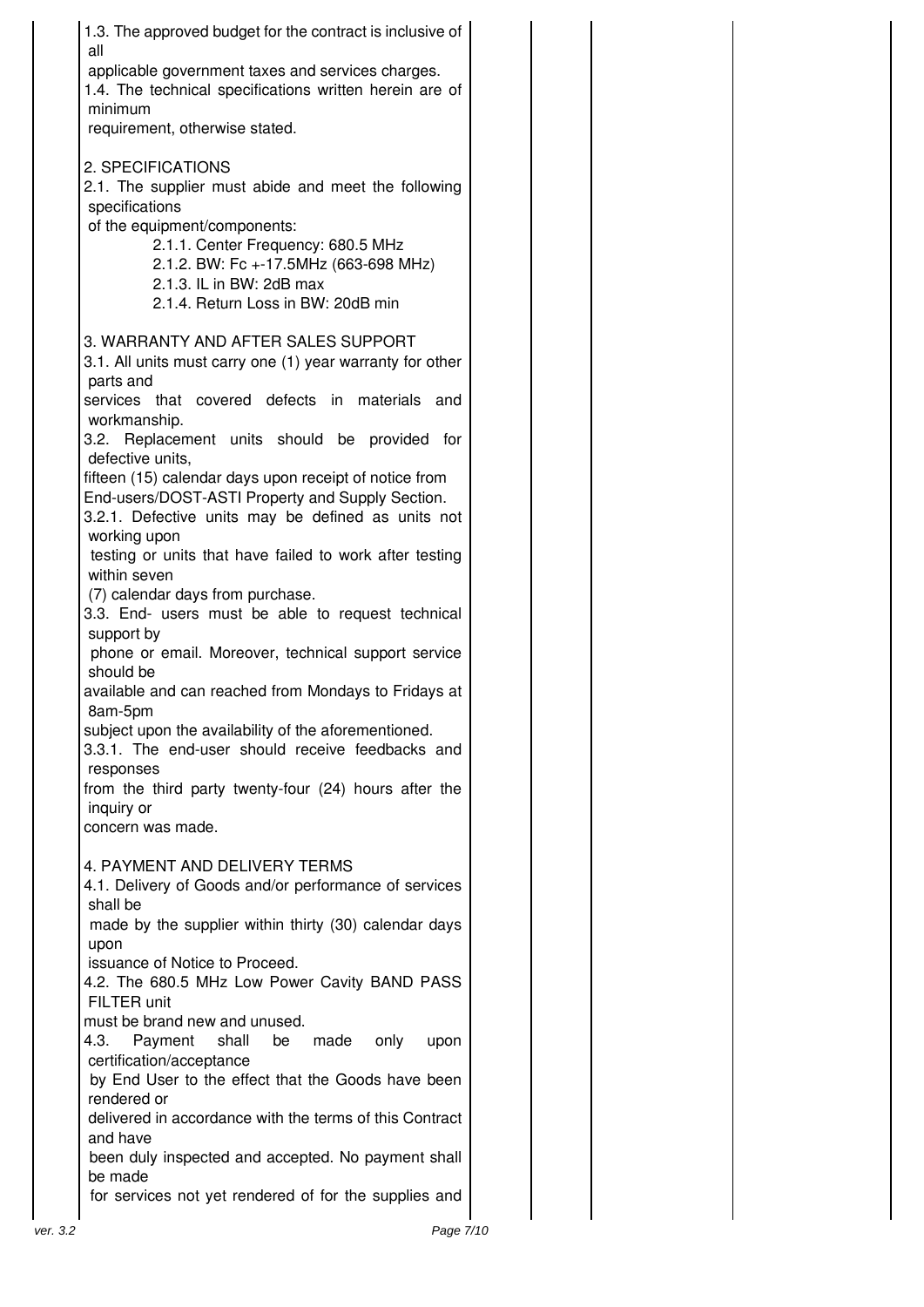|          | material not<br>yet delivered under this Contract.<br>4.4. The price of the bid must be inclusive of<br>government tax and<br>fees.                                                                                                                                                                                                                                                                                                                                                                                                                                                                                                                                                                                                                                                                                                                                                                                                                       |              |     |         |          |
|----------|-----------------------------------------------------------------------------------------------------------------------------------------------------------------------------------------------------------------------------------------------------------------------------------------------------------------------------------------------------------------------------------------------------------------------------------------------------------------------------------------------------------------------------------------------------------------------------------------------------------------------------------------------------------------------------------------------------------------------------------------------------------------------------------------------------------------------------------------------------------------------------------------------------------------------------------------------------------|--------------|-----|---------|----------|
| 6        | 3 pcs Screen protector for Keysight Fieldfox SA/NA<br>1. GENERAL OVERVIEW<br>1.1. The Advanced Science and Technology Institute<br>(ASTI) is<br>seeking qualified and competent bidders for the supply<br>and<br>delivery of 3 pcs Screen protector for Keysight Fieldfox<br>SA/NA<br>unit.<br>1.2. Said accessory shall be used as Protective Screen<br>Sheet for<br>Keysight Fieldfox SA/NA to prolong operational<br>lifespan.<br>1.3. The approved budget for the contract is inclusive of<br>all<br>applicable government taxes and services charges.<br>1.4. The technical specifications written herein are of<br>minimum<br>requirement, otherwise stated.<br>2. SPECIFICATIONS<br>2.1. The supplier must abide and meet the following<br>specifications<br>of the equipment/components:<br>2.1.1. Dimension: 10.4 x 7.7 inches<br>2.1.2. Thickness: 0.1 inch<br>2.1.3. Features: Anti-scratch, Anti-Fingerprint<br>2.1.4. Screen size: 13 inches | $\mathbf{1}$ | set | 2145.00 | 2,145.00 |
|          | 3. WARRANTY<br>3.1. All units must carry one (1) year warranty for other<br>parts and<br>services that covered defects in materials and<br>workmanship.<br>3.2. Replacement units should be provided for<br>defective units,<br>fifteen (15) calendar days upon receipt of notice from<br>End-users/DOST-ASTI Property and Supply Section.<br>3.2.1. Defective units may be defined as units not<br>working upon<br>testing or units that have failed to work after testing<br>within seven<br>(7) calendar days from purchase.<br>4. PAYMENT AND DELIVERY TERMS<br>4.1. Delivery of Goods and/or performance of services<br>shall be<br>made by the supplier within thirty (30) calendar days<br>upon<br>issuance of Notice to Proceed.<br>4.2. The 3 pcs Screen protector for Keysight Fieldfox<br>SA/NA<br>unit must be brand new and unused.<br>4.3.<br>Payment<br>shall<br>made<br>only<br>be<br>upon<br>certification/acceptance                    |              |     |         |          |
| ver. 3.2 | Page 8/10                                                                                                                                                                                                                                                                                                                                                                                                                                                                                                                                                                                                                                                                                                                                                                                                                                                                                                                                                 |              |     |         |          |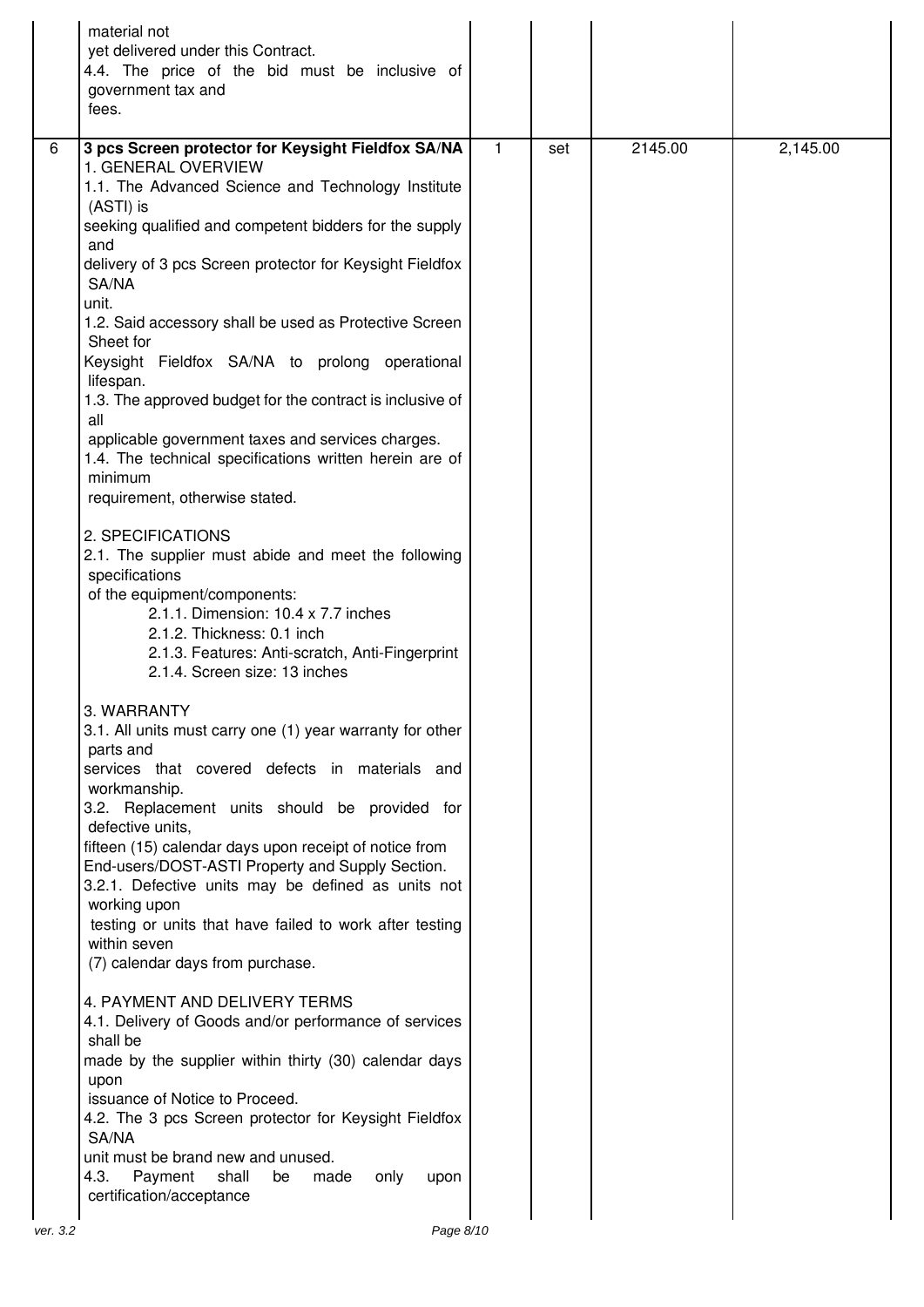| by End User to the effect that the Goods have been<br>rendered or<br>delivered in accordance with the terms of this Contract<br>and have<br>been duly inspected and accepted. No payment shall<br>be made<br>for services not yet rendered of for the supplies and<br>material not<br>yet delivered under this Contract.<br>4.4. The price of the bid must be inclusive of<br>government tax and<br>fees. |  |  |                |  |
|-----------------------------------------------------------------------------------------------------------------------------------------------------------------------------------------------------------------------------------------------------------------------------------------------------------------------------------------------------------------------------------------------------------|--|--|----------------|--|
| TOTAL APPROVED BUDGET FOR THE CONTRACT:                                                                                                                                                                                                                                                                                                                                                                   |  |  | Php 862,015.00 |  |
| <b>GUIDELINES</b>                                                                                                                                                                                                                                                                                                                                                                                         |  |  |                |  |

#### **A. Submission of Quotations**

- 1. Quotation/s shall include the Request for Quotation and/or the Purchase Request Number as state above;
- 2. Pictures or brand/model names or numbers, if applicable, should be specified in the quotation/s; and
- 3. Quotation/s must be signed by the company's duly authorized representative.

#### **B. Eligibiliy Requirements**

Pursuant to Annex "H" or Consolidated Guidelines for the Alternative Methods of Procurement of the 2016 Implementing Rules and Regulations (IRR) of Republic Act (RA) No. 9184, as amended by Government Procurement Policy Board Resolution No. 21-2017 dated 30 May 2017, the following documents shall be submitted except for Repeat Order, Shopping under Section 52.1(a), and Negotiated Procurement under Sections 53.1 (Two-Failed Biddings), and 53.5 (Agency-to-Agency):

#### **For Procurement of Goods**

- 1. Upon submission of quotation
	- PhilGEPS Platinum Membership Certificate including Annex "A". If not available, the following alternate documents may be submitted:
		- PhilGEPS Registration Number
		- Mayor's Permit
			- For individuals/professionals engaged under Section 53.6, 53.7 and 53.9 of the 2016 IRR of RA No. 9184, only the Bureau of Internal Revenue (BIR) Certificate of Registration shall be submitted in lieu of the Mayor's Permit.
- 2. Upon issuance of Notice of Award (NOA)
	- ✓ Omnibus Sworn Statement
		- Applicable only for bidders who have submitted their quotation on item/s with a total Approved Budget for the Contract (ABC) of above Php50,000.00.
	- Income/Business Tax Return
		- Applicable only for: **a)** bidders who have submitted their quotation on item/s with a total ABC of above Php500,000.00; and **b)** bidders for Lease of Real Property and Venue (except for government agencies as lessors).

#### **For Procurement of Infrastructure**

- 1. The requirements for Goods with the same submission indicated therein; and
- 2. Valid Philippine Contractors Accreditation Board License.

#### **For Procurement of Consulting Services**

- 1. The requirements for Goods with the same submission indicated therein; and
- 2. Valid Professional Regulation Commission License or Curriculum Vitae.